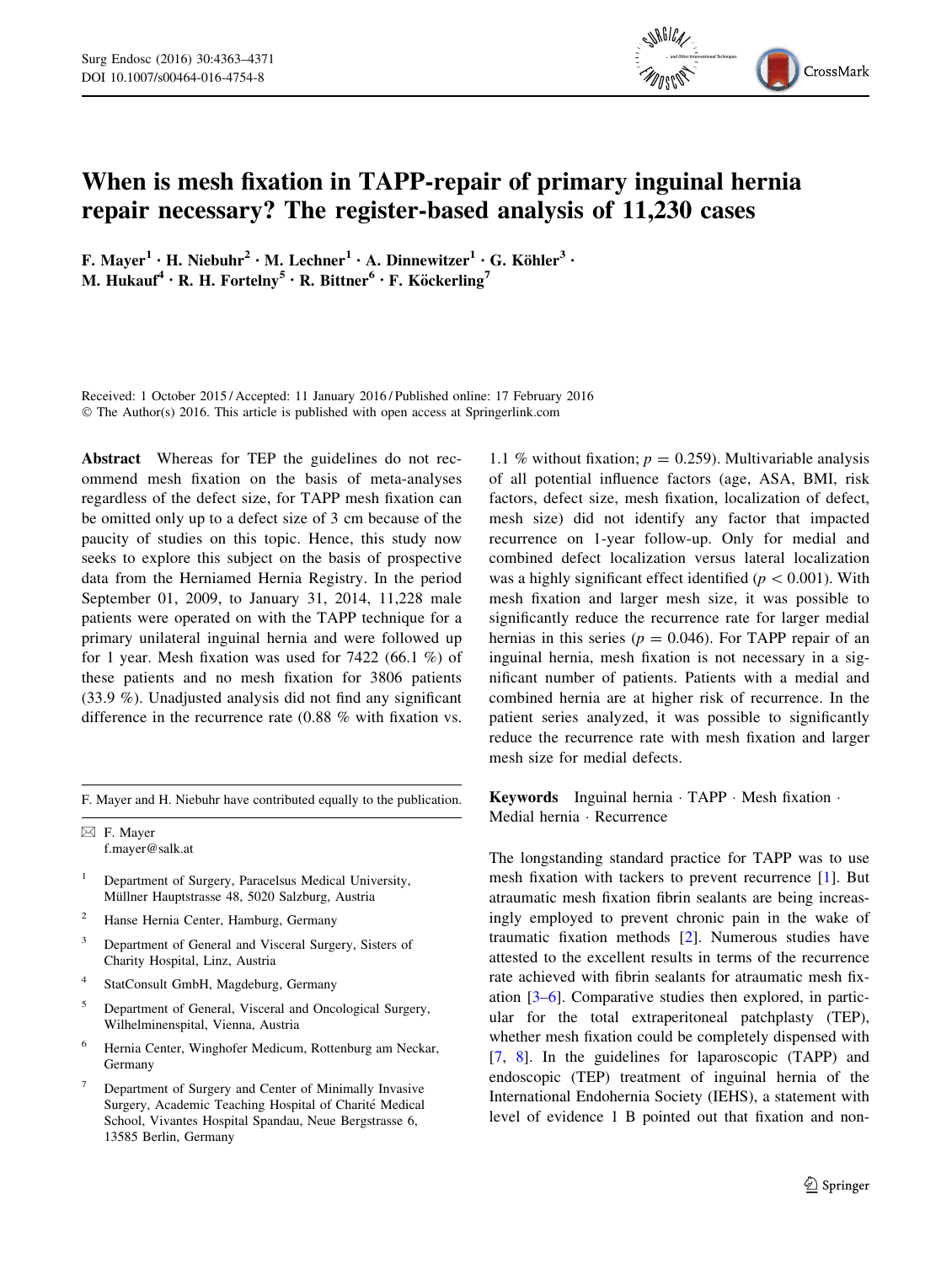<span id="page-1-0"></span>fixation of the mesh were associated with equally low recurrence rates in both TAPP and TEP [[9\]](#page-8-0). However, in most studies the hernia opening was small  $( $3$  cm) or not$ measured [[9\]](#page-8-0). Therefore, the guidelines recommended that when using TAPP or TEP techniques non-fixation could be considered for types L I, II, and M I, II hernias (EHS classification) [[9\]](#page-8-0). For TAPP and TEP repair of big defects (L III, M III), the mesh should be fixed [[9\]](#page-8-0). In an update of the Guidelines of the International Endohernia Society, ten new studies with evidence level 1 have been included. For TEP, with evidence level 1 A, these stated that fixation and non-fixation of the mesh in TEP were associated with an equal risk of recurrence [\[10](#page-8-0)]. For TAPP, the recommendations remained unchanged. Hence, in the case of TAPP it remained unclear whether mesh fixation was needed to prevent recurrence, at least for defect sizes  $>3$  cm (EHS) classification L III, M III). Therefore, this paper now seeks to explore this subject on the basis of prospective data of the Herniamed Hernia Registry.

### Patients and methods

As of March, 19, 2015, 426 participating hospitals and office-based surgeons mainly from Germany, Austria, and Switzerland had entered prospective data into the multicenter internet-based Herniamed Hernia Registry on their patients who had undergone hernia surgery [[11\]](#page-8-0). This present study analyzed the prospective data collected for all male patients who had been operated on with an endoscopic TAPP technique for repair of a primary unilateral

inguinal hernia in the period September 01, 2009, up to and including January 31, 2014. On 1-year follow-up, the general practitioner and patients were asked by questionnaire about any recurrences. Only those patients for whom 1-year follow-up results were available were included in the analysis. Other inclusion criteria included: age  $>16$  years and medial/lateral/combined types of inguinal hernia based on the EHS classification [\[12](#page-8-0)]. In total, 11,228 patients were included in uni- and multivariate analysis for investigation of the impact of mesh fixation as well as of other potential influence factors impacting onset of a recurrence during the 1-year follow-up of TAPP operation. Details of all enrolled patients regarding the documented hernia defect size are given in Table 1 and of the fixation method in Table 2. During the observation period, 7422 patients (66.1 %) were operated on while using mesh fixation and 3806 patients (33.9 %) without mesh fixation.

All analyses were performed with the software SAS 9.2 (SAS institute Inc., Cary, NY, USA) and intentionally calculated to a full significance level of 5 %, i.e., they were not corrected in respect of multiple tests, and each p value  $\leq 0.05$  represents a significant result. Unadjusted analyses were carried out to analyze how any individual influence variable affected an outcome parameter. For categorical target (outcome) variables, Fisher's exact test was applied. For continuous target variables that followed the normal distribution, the robust  $t$  test (Satterthwaite) was used.

To eliminate the effect of any confounders arising from different characteristics related to the patient or surgical technique, the results of unadjusted analysis were verified

| <b>Table 1</b> Distribution of defect<br>size and fixation/non-fixation |                  | Size of defect |        |                  |        |                  |        |                  | Total  |  |
|-------------------------------------------------------------------------|------------------|----------------|--------|------------------|--------|------------------|--------|------------------|--------|--|
|                                                                         |                  | $I$ (<1.5 cm)  |        | II $(1.5-3$ cm)  |        | III $(>3$ cm)    |        |                  |        |  |
|                                                                         |                  | n              | $\%$   | $\boldsymbol{n}$ | $\%$   | $\boldsymbol{n}$ | $\%$   | $\boldsymbol{n}$ | %      |  |
|                                                                         | Mesh fixation    | 852            | 56.76  | 4652             | 62.91  | 1918             | 82.25  | 7422             | 66.10  |  |
|                                                                         | No mesh fixation | 649            | 43.24  | 2743             | 37.09  | 414              | 17.75  | 3806             | 33.90  |  |
|                                                                         | Total            | 1501           | 100.00 | 7395             | 100.00 | 2332             | 100.00 | 11.228           | 100.00 |  |

Table 2 Distribution of defect size in the group with mesh fixation and fixation type

|                  |                  | Size of defect | Total            |        |                  |        |      |        |
|------------------|------------------|----------------|------------------|--------|------------------|--------|------|--------|
|                  | $I$ (<1.5 cm)    |                | II $(1.5-3$ cm)  |        | III $(>3$ cm)    |        |      |        |
|                  | $\boldsymbol{n}$ | $\%$           | $\boldsymbol{n}$ | $\%$   | $\boldsymbol{n}$ | $\%$   | n    | $\%$   |
| Type of fixation |                  |                |                  |        |                  |        |      |        |
| Suture           | 121              | 14.20          | 760              | 16.34  | 446              | 23.25  | 1327 | 17.88  |
| Tacker           | 393              | 46.13          | 2219             | 47.70  | 956              | 49.84  | 3568 | 48.07  |
| Glue             | 331              | 38.85          | 1607             | 34.54  | 468              | 24.40  | 2406 | 32.42  |
| Combination      | 7                | 0.82           | 66               | 1.42   | 48               | 2.50   | 121  | 1.63   |
| Total            | 852              | 100.00         | 4652             | 100.00 | 1918             | 100.00 | 7422 | 100.00 |
|                  |                  |                |                  |        |                  |        |      |        |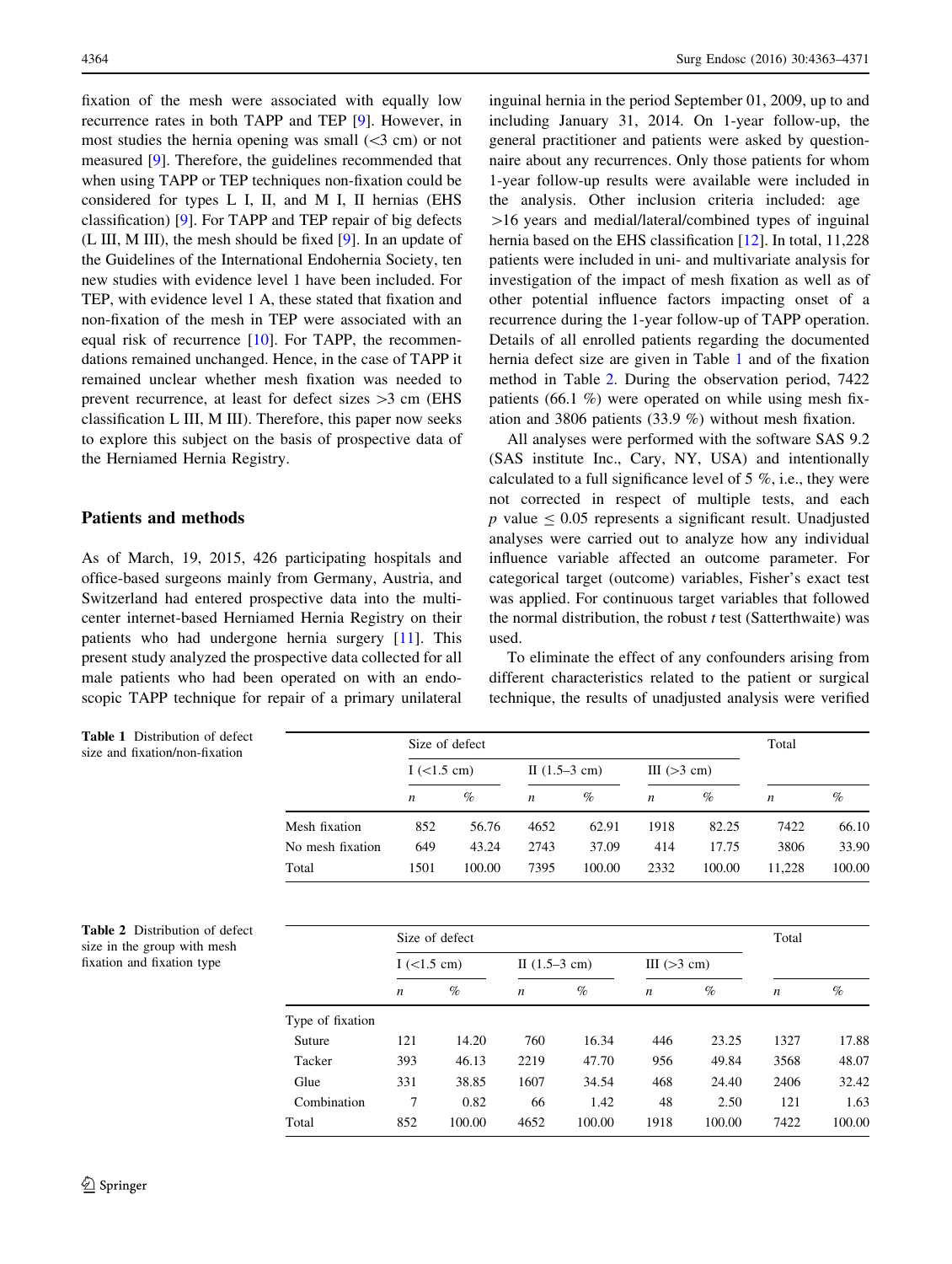once again in multivariable analysis. In addition to fixation (yes/no), it was also possible to simultaneously review all the other influence factors.

The binary regression model for dichotomous target variables was used to identify the influence of the various factors in multivariable analysis. Odds ratios (OR) and corresponding 95 % confidence intervals based on the Wald test are given for estimates. For influence variables with more than two categories, one of these values was used in each case as a reference category. For the continuous variable age (years), the 10-year odds ratio is given, for BMI  $(kg/m<sup>2</sup>)$  a five-point odds ratio, and for mesh size the ten-point odds ratio. The results are sorted on the basis of influence and presented in tabular form.

# **Results**

#### Unadiusted results

Unadjusted analysis of the groups compared, i.e., TAPP with versus without mesh fixation, revealed, in some cases, significant differences in the patient characteristics and hernia findings (Table  $3$ ). The patients in the mesh fixation group were significantly older (57.4 years  $\pm$  14.8 vs. 54.4 years  $\pm$  15.7 [mean  $\pm$  STD],  $p < 0.001$ ), and larger meshes were used (151.1 cm<sup>2</sup>  $\pm$  19.3 vs. 145.8 cm<sup>2</sup>  $\pm$  15.6 [mean  $\pm$ STD],  $p < 0.001$ ). For large hernia defects (EHS III), the mesh was fixed significantly more often (82.2 % with mesh fixation vs. 17.8 % without mesh fixation) (Table [1\)](#page-1-0). Likewise, for a medial hernia the implanted mesh was fixed significantly more often (30.8 % with mesh fixation vs. 24.9 % without mesh fixation;  $p < 0.001$ ) (Table [3](#page-3-0)). A clear difference was identified between the two groups with regard to the presence of at least one risk factor ( $p = 0.011$ ). A large proportion, at 25.8 %, of patients without mesh fixation had at least one relevant risk factor compared with those without mesh fixation, at 23.6 % ( $p = 0.001$ ). That was also true for nicotine abuse (12.4 % without mesh fixation vs. 8.7 % with mesh fixation;  $p \lt 0.001$ ).

Unadjusted analysis of the relationship between mesh fixation and non-fixation for TAPP did not reveal any significant difference in the recurrence rate on 1-year follow-up (Table [4](#page-4-0)). The recurrence rate was 0.9 % in the mesh fixation group and 1.1 % in the non-fixation group ( $p = 0.259$ ).

#### Multivariable analysis

In this multivariable analysis (Table [5](#page-4-0)), all potential influence factors were reviewed with regard to onset of a recurrence. No relevant influence was identified for mesh fixation compared with non-fixation ( $p = 0.399$ ). That was also true for the defect size ( $p = 0.383$ ), with no significant difference observed on comparing defect sizes  $>3$  cm (EHS classification III) with sizes  $\langle 1.5 \text{ cm}$  (EHS classification I) and 1.5–3 cm (EHS classification II). Nor did the mesh size have any significant impact on onset of recurrence. For the patient-related influence factors such as age, ASA score, BMI value, the risk factors COPD, and smoking as well as the other risk factors, multivariable analysis did not identify any effect on onset of recurrence. The only factor that had a highly significant impact on recurrence was hernia localization ( $p \lt 0.001$ ). Whereas a lateral hernia was associated with a lower probability of onset of recurrence, a medial inguinal hernia and a combined hernia with a medial portion presented a highly significantly higher risk for onset of recurrence  $(p<0.001)$ . With a prevalence of 0.9 % for the entire patient collective, this would correspond to five recurrences for every 1000 operations of hernias with lateral EHS localization compared with 11 recurrences for patients with medial EHS localization. Hence, medial and combined hernias constitute a highly significant risk factor for onset of recurrence following TAPP, but that was not true for patient-related factors, hernia size, and mesh non-fixation.

#### Subgroup analysis

If, in view of the results of multivariable analysis, one compares the recurrence rates in unadjusted analysis in relation to the EHS localization, highly significant differences unfavorable to medial and combined hernias are seen (Table [6\)](#page-4-0). If one then checks the role of fixation in the medial inguinal hernia group, which is at higher risk of recurrence, one notes that it was possible to significantly reduce the recurrence rate with mesh fixation (Table [7\)](#page-4-0). No significant difference was found in the recurrence rate between the various fixation techniques (tacker, glue, suture, combination) (Table [8](#page-5-0)). In addition, where mesh fixation was used to repair medial inguinal hernias, a significantly larger mesh size was used (Table [9](#page-5-0)). Besides, analysis of the meshes used for at least 5 % of medial inguinal hernias demonstrated significant differences (Table [10\)](#page-5-0). For example, one notable finding was that in the group with no mesh fixation a greater number of selfadhesive, titanized, and 3D standard meshes were used (Table [10\)](#page-5-0). Since the medial sac reduction is not documented in the Herniamed Registry, no conclusions on its implications can be drawn from the data presented here.

# Discussion

This present analysis of data from the Herniamed Hernia Registry compared the recurrence rates on 1-year followup in respect of mesh fixation versus non-fixation in TAPP.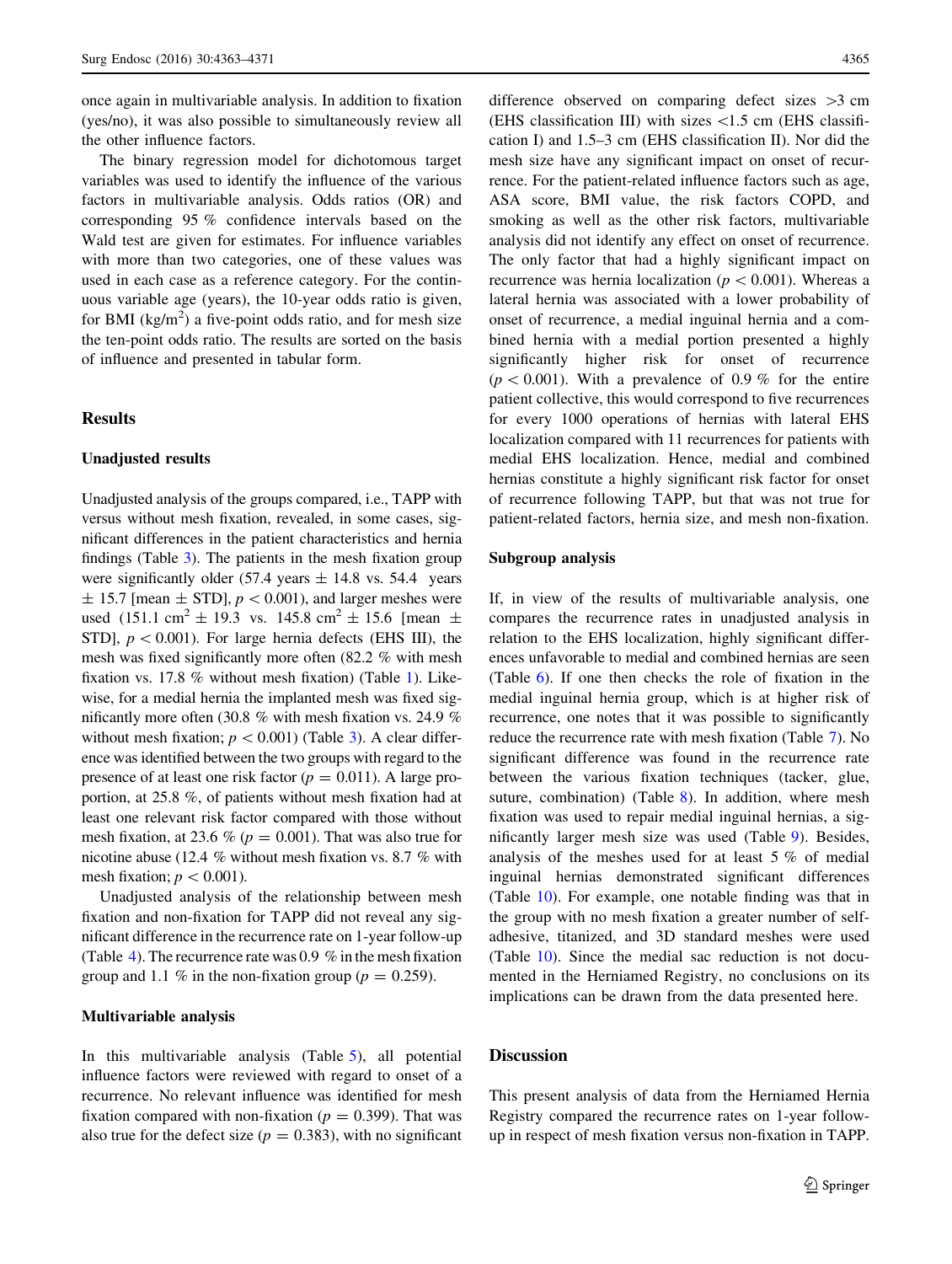<span id="page-3-0"></span>Table 3 Demographic and surgery-related data

|                              |                | Mesh fixation    |         | No mesh fixation | p                |
|------------------------------|----------------|------------------|---------|------------------|------------------|
| Age (years)                  | Mean $\pm$ STD | $57.4 \pm 14.8$  |         | $54.4 \pm 15.7$  | < 0.001          |
| BMI $(kg/m2)$                | Mean $\pm$ STD | $25.9 \pm 3.4$   |         | $25.9 \pm 3.3$   | 0.573            |
| Mesh size $(cm2)$            | Mean $\pm$ STD | $151.1 \pm 19.3$ |         | $145.8 \pm 15.6$ | < 0.001          |
|                              | n(7422)        | $\%$             | n(3806) | $\%$             | $\boldsymbol{p}$ |
| ASA                          |                |                  |         |                  |                  |
| I                            | 2601           | 35.04            | 1282    | 33.68            | 0.027            |
| П                            | 3994           | 53.81            | 2037    | 53.52            |                  |
| <b>III/IV</b>                | 827            | 11.14            | 487     | 12.80            |                  |
| Defect size (EHS)            |                |                  |         |                  |                  |
| $I$ (<1.5 cm)                | 852            | 11.48            | 649     | 17.05            | < 0.001          |
| II $(1.5-3$ cm)              | 4652           | 62.68            | 2743    | 72.07            |                  |
| III $(>3$ cm)                | 1918           | 25.84            | 414     | 10.88            |                  |
| Localization of defect (EHS) |                |                  |         |                  |                  |
| Medial (M)                   | 2285           | 30.79            | 948     | 24.91            | < 0.001          |
| Lateral (L)                  | 4477           | 60.32            | 2298    | 60.38            |                  |
| Combined (C)                 | 660            | 8.89             | 560     | 14.71            |                  |
| Risk factors                 |                |                  |         |                  |                  |
| Overall                      |                |                  |         |                  |                  |
| Yes                          | 1749           | 23.57            | 980     | 25.75            | 0.011            |
| No                           | 5673           | 76.43            | 2826    | 74.25            |                  |
| COPD                         |                |                  |         |                  |                  |
| Yes                          | 321            | 4.32             | 196     | 5.15             | 0.051            |
| No                           | 7101           | 95.68            | 3610    | 94.85            |                  |
| Diabetes                     |                |                  |         |                  |                  |
| Yes                          | 318            | 4.28             | 164     | 4.31             | 0.961            |
| No                           | 7104           | 95.72            | 3642    | 95.69            |                  |
| Aortic aneurysm              |                |                  |         |                  |                  |
| Yes                          | 22             | 0.30             | 9       | 0.24             | 0.705            |
| No                           | 7400           | 99.70            | 3797    | 99.76            |                  |
| Immunosuppression            |                |                  |         |                  |                  |
| Yes                          | 34             | 0.46             | 14      | 0.37             | 0.544            |
| No                           | 7388           | 99.54            | 3792    | 99.63            |                  |
| Corticoids                   |                |                  |         |                  |                  |
| Yes                          | 50             | 0.67             | 23      | 0.60             | 0.711            |
| $\rm No$                     | 7372           | 99.33            | 3783    | 99.40            |                  |
| Smoking                      |                |                  |         |                  |                  |
| Yes                          | 643            | 8.66             | 470     | 12.35            | < 0.001          |
| $\rm No$                     | 6779           | 91.34            | 3336    | 87.65            |                  |
| Coagulopathy                 |                |                  |         |                  |                  |
| Yes                          | 74             | 1.00             | 37      | 0.97             | 1.000            |
| No                           | 7348           | 99.00            | 3769    | 99.03            |                  |
| Antiplatelet medication      |                |                  |         |                  |                  |
| Yes                          | 525            | 7.07             | 206     | 5.41             | < 0.001          |
| No                           | 6897           | 92.93            | 3600    | 94.59            |                  |
| Cumarin medication           |                |                  |         |                  |                  |
| Yes                          | 133            | 1.79             | 52      | 1.37             | 0.100            |
| $\rm No$                     | 7289           | 98.21            | 3754    | 98.63            |                  |

Demographic parameters (Table 3) are demonstrated in relation to fixation/non-fixation and include the age of the patients (years), BMI (kg/m<sup>2</sup>), size of the mesh implant (cm<sup>2</sup>), ASA score (I–IV), size of the hernia defect (EHS I–III), localization of the hernia defect (medial-M/lateral-L/combined-C; EHS classification), and hernia-specific risk factors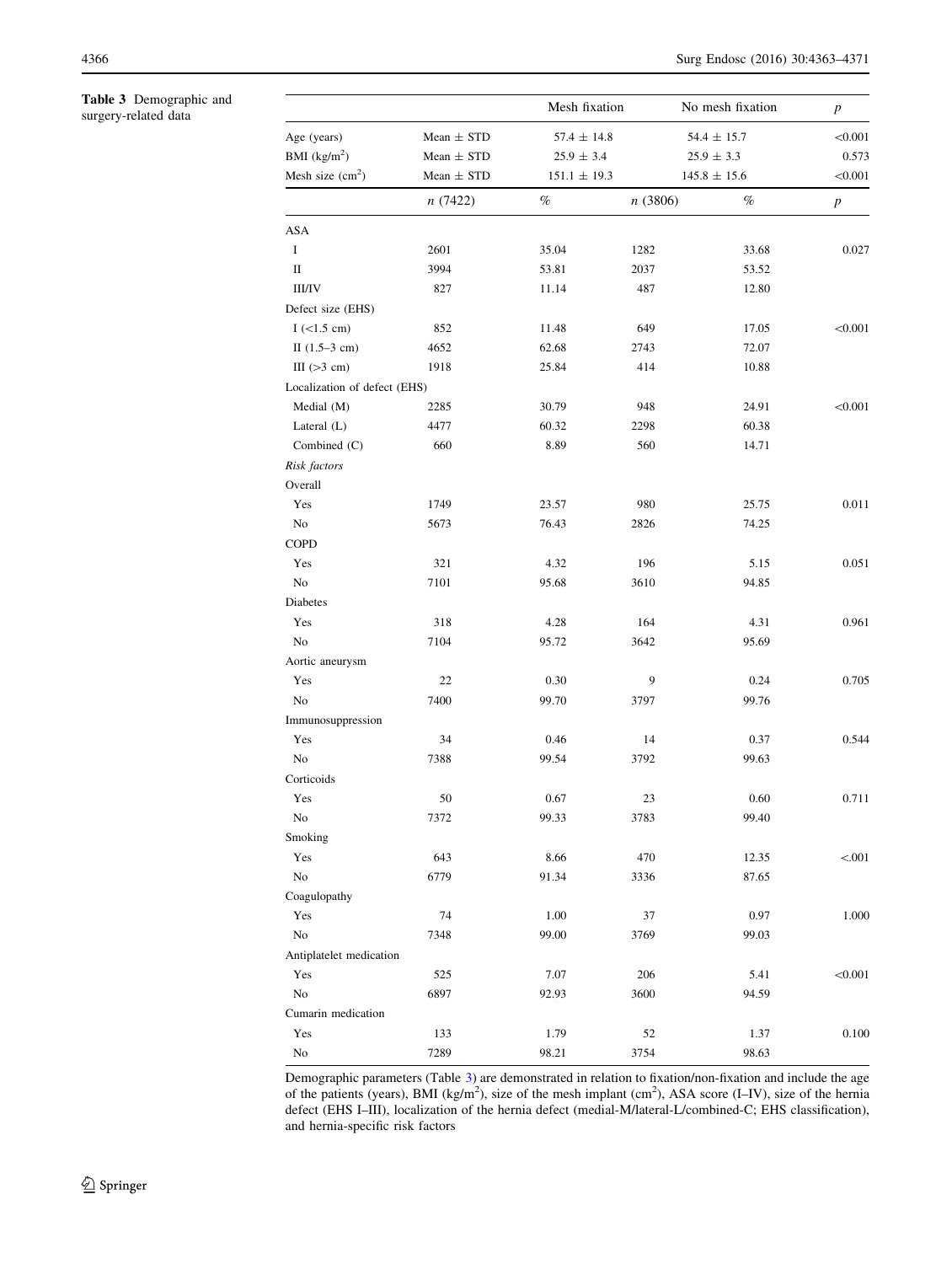<span id="page-4-0"></span>Table 4 Unadjusted analysis of the recurrence rates on 1-year follow-up

|     | Mesh fixation |                                               | No mesh fixation | D     |       |
|-----|---------------|-----------------------------------------------|------------------|-------|-------|
|     | n             | $\%$                                          | n                | %     |       |
|     |               | Recurrent hernia (1-year follow-up: $100\%$ ) |                  |       |       |
| Yes | 65            | 0.88                                          | 42               | 1.10  | 0.259 |
| No  | 7357          | 99.12                                         | 3764             | 98.90 |       |
|     |               |                                               |                  |       |       |

Univariable analysis did not find any significant difference between these two parameters. However, since there were significant differences between the two groups in terms of their demographic and surgery-related data, multivariable analysis was performed to identify the influence factors that significantly impacted the recurrence rate on 1-year follow-up. The latter revealed that for TAPP, too, mesh fixation did not have any relevant impact on the recurrence rate regardless of the defect size. A similar conclusion was reported by a prospective randomized trial that compared 273 TAPP operations with mesh fixation versus 263 without mesh fixation [[13\]](#page-8-0).

Nor did multivariable analysis find any evidence that age, ASA score, BMI value, or patient-related risk factors exerted any influence on onset of recurrence. Here it must be pointed out that unlike one systematic review [[14\]](#page-8-0), no effect on recurrence rate was identified for patients with either COPD or nicotine abuse.

The only highly significant factor impacting onset of recurrence following TAPP for primary unilateral inguinal hernia repair in men was a medial or combined hernia based on the EHS classification. That finding was also confirmed in the systematic review by Burcharth et al. [[14\]](#page-8-0) which found that a direct inguinal hernia was found to be a

Table 6 Comparision of recurrence rates depending on EHS localization

|            | Medial |       |      | Lateral |      | Combined |         |
|------------|--------|-------|------|---------|------|----------|---------|
|            | n      | $\%$  | n    | $\%$    | n    | $\%$     |         |
| Recurrence |        |       |      |         |      |          |         |
| Yes        | 44     | 1.36  | 44   | 0.65    | 19   | 1.56     | < 0.001 |
| No         | 3190   | 98.64 | 6732 | 99.35   | 1201 | 1.56     |         |

Table 7 Comparision of recurrence rates in TAPP with and without mesh fixation in medial inguinal hernias

|            | Mesh fixation |       | No mesh fixation | D     |       |
|------------|---------------|-------|------------------|-------|-------|
|            | n             | $\%$  | n                | %     |       |
| Recurrence |               |       |                  |       |       |
| Yes        | 25            | 1.09  | 19               | 2.00  | 0.046 |
| No         | 2260          | 98.91 | 929              | 98.00 |       |

risk factor for recurrence with a pooled RR of 1.91 (95 % CI 1.62–2.36;  $p < 0.001$ ).

Unlike a lateral inguinal hernia, where the peritoneal hernia sac is removed from the inguinal canal and the inguinal canal closes curtain-like, additional surgical measures are necessary taken to repair the hernia defect for the medial inguinal hernia  $[9, 15-19]$  $[9, 15-19]$  $[9, 15-19]$ . The content of the direct hernia cavity, generally composed of preperitoneal fat, is dissected out, leaving the hernia cavity as a rigid outpouching of the transversalis fascia. Consequently, there is a higher risk of seroma for medial inguinal hernias following endoscopic repair [[9,](#page-8-0) [15–19](#page-8-0)]. This medial hernia cavity is at also greater risk of recurrence since it represents more a bridging situation compared with the lateral inguinal hernia. Therefore, the requirements for adequate overlap are more stringent.

| <b>Table 5</b> Multivariable analysis<br>of recurrence (model fit:<br>$p = 0.004$ | Parameter                    | $p$ value | Variables                            | <b>OR</b> | 95 %-CI |       |
|-----------------------------------------------------------------------------------|------------------------------|-----------|--------------------------------------|-----------|---------|-------|
|                                                                                   | Localization of defect (EHS) | < 0.001   | Combined versus medial               | 1.137     | 0.656   | 1.970 |
|                                                                                   |                              |           | Lateral versus medial                | 0.463     | 0.303   | 0.707 |
|                                                                                   | Risk factors: COPD/smoking   | 0.097     | Yes versus no                        | 0.556     | 0.278   | 1.111 |
|                                                                                   | BMI (five-point OR)          | 0.109     |                                      | 1.240     | 0.953   | 1.613 |
|                                                                                   | Size of mesh (ten-point OR)  | 0.192     |                                      | 0.929     | 0.832   | 1.038 |
|                                                                                   | Size of defect (EHS)         | 0.383     | I $(<1.5$ cm) versus III $(>3$ cm)   | 1.330     | 0.694   | 2.546 |
|                                                                                   |                              |           | II $(1.5-3$ cm) versus III $(>3$ cm) | 0.914     | 0.558   | 1.499 |
|                                                                                   | Fixation of mesh             | 0.399     | No fixation versus fixation          | 1.194     | 0.791   | 1.800 |
|                                                                                   | Risk factors (others) $a$    | 0.408     | Yes versus no                        | 1.269     | 0.721   | 2.234 |
|                                                                                   | <b>ASA</b>                   | 0.720     | II versus I                          | 1.106     | 0.683   | 1.791 |
|                                                                                   |                              |           | III/IV versus I                      | 1.352     | 0.650   | 2.812 |
|                                                                                   | Age $[10$ -year OR]          | 0.869     |                                      | 1.013     | 0.868   | 1.183 |

<sup>a</sup> Risk factors (others): immunosuppression, antiplatelet medication, coagulopathy, diabetes, corticoids, anticoagulation, aortic aneurysm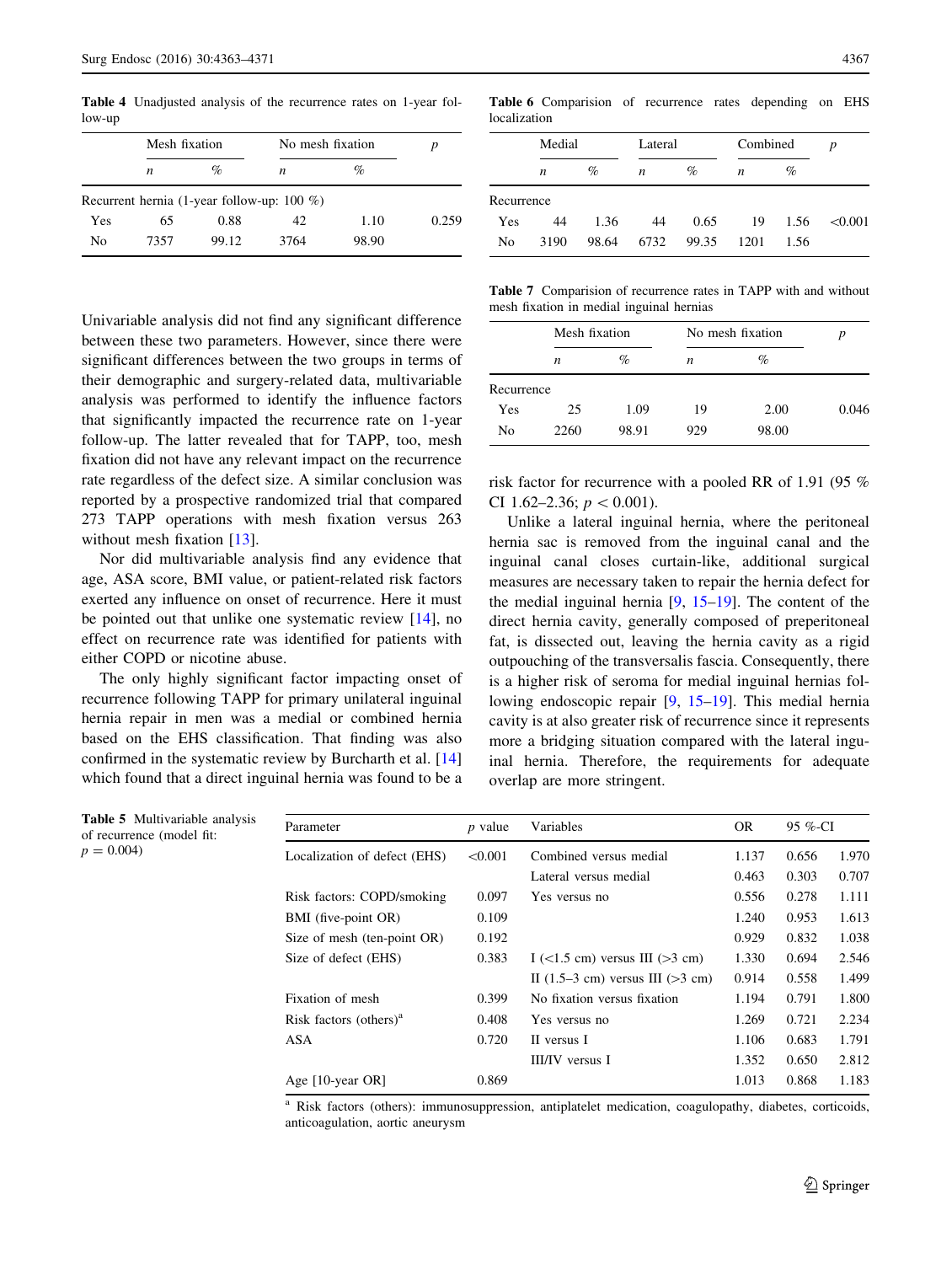hernias

<span id="page-5-0"></span>Table 8 Comparision of recurrence rates in TAPP with mesh fixation depending on type of fixation in medial inguinal hernias

Table 9 Comparision of mesh sizes in TAPP with and without mesh fixation in medial inguinal

|                   | Suture           |                | Tacker           | Glue                         |                  | Combined         |                  | $\boldsymbol{p}$               |                  |
|-------------------|------------------|----------------|------------------|------------------------------|------------------|------------------|------------------|--------------------------------|------------------|
|                   | $\boldsymbol{n}$ | $\%$           | $\boldsymbol{n}$ | $\%$                         | $\boldsymbol{n}$ | $\%$             | $\boldsymbol{n}$ | $\%$                           |                  |
| Recurrence        |                  |                |                  |                              |                  |                  |                  |                                |                  |
| Yes               | 4                | 0.97           | 16               | 1.34                         | 5                | 0.79             | $\overline{0}$   | $\theta$                       | 0.746            |
| N <sub>0</sub>    | 407              | 99.03          | 1182             | 98.66                        | 627              | 99.21            | 44               | 100.00                         |                  |
|                   |                  |                |                  | Fixation                     |                  |                  |                  |                                | $\boldsymbol{p}$ |
|                   |                  |                |                  | Mesh fixation ( $n = 2285$ ) |                  |                  |                  | No Mesh fixation ( $n = 948$ ) |                  |
| Mesh size $(cm2)$ |                  | Mean $\pm$ STD |                  | $151.0 \pm 21.1$             |                  | $145.2 \pm 19.0$ |                  |                                | < 0.001          |

Table 10 Comparision of meshes used in TAPP with and without mesh fixation in medial inguinal hernias

| Mesh fixation |       |                  | $\boldsymbol{p}$ |                  |
|---------------|-------|------------------|------------------|------------------|
| n             | $\%$  | $\boldsymbol{n}$ | $\%$             |                  |
|               |       |                  |                  |                  |
| 1079          | 47.22 | 416              | 43.88            | < 0.001          |
| 604           | 26.43 | 80               | 8.44             |                  |
| 6             | 0.26  | 186              | 19.62            |                  |
| 184           | 8.05  | 107              | 11.29            |                  |
| 61            | 2.67  | 135              | 14.24            |                  |
| 351           | 15.36 | 24               | 2.53             |                  |
|               |       |                  |                  | No mesh fixation |

It is crucial when using an endoscopic technique (TEP, TAPP) to repair medial inguinal hernia that ''complete medial sac reduction'' be performed to avoid onset of seroma or recurrence. Since the lining of the medial hernia cavity is formed by the transversalis fascia outpouching, the latter is clasped and pulled inwards until the space is completely reduced (''complete medial sac reduction'') [[9,](#page-8-0) [15](#page-8-0)–[19\]](#page-8-0). Next, the transversalis fascia that has been pulled inwards is now either fixed with a suture to Cooper's ligament or blocked off with a Roeder loop [\[18](#page-8-0), [19](#page-8-0)]. The utmost attention should be paid to this technical step of "complete medial sac reduction" in both TAPP and TEP since it serves to prevent seromas as well as recurrence.

Moreover, in this situation it may be necessary to use a mesh size of  $17 \times 12$  cm instead of the standard size of  $15 \times 10$  cm. For example, analysis of the subgroup of medial inguinal hernias in the Herniamed Registry did indeed reveal that in the mesh fixation group significantly larger size meshes were used. By contrast, in the group with no mesh fixation a greater number of self-adhesive, titanized and 3D standard meshes were also used. The data presented here also demonstrate that for larger medial and combined hernias additional fixation of the mesh is needed using either properly placed absorbable tackers, sutures, or atraumatic fibrin sealants. The data also show that the type of fixation did not impact the recurrence rate.

In summary, it can be stated that for TAPP repair of an inguinal hernia fixation of the mesh is not needed in a significant number of patients. Patients with a medial and combined hernia are at a higher risk of recurrence. The choice of a greater mesh and ''complete medial sac reduction'' must be carefully made to obtain a plane inguinal region surface for mesh placement and greater mesh overlap. This helps to reduce both the recurrence and the seroma rates. The present study has demonstrated that on using mesh fixation for TAPP, regardless of whether with tacker, suture, glue, or combined, the recurrence rates for larger medial hernias were significantly lower.

Acknowledgments Open access funding provided by Paracelsus Medical University. Ferdinand Köckerling-Grants to fund the Herniamed Registry from Johnson & Johnson, Norderstedt, Karl Storz, Tuttlingen, pfm medical, Cologne, Dahlhausen, Cologne, B Braun, Tuttlingen, MenkeMed, Munich and Bard, Karlsruhe.

Disclosures F. Mayer, H. Niebuhr, M. Lechner, A. Dinnewitzer, G. Köhler, M. Hukauf, R. H. Fortelny, R. Bittner have no conflicts of interest or financial ties to disclose.

Open Access This article is distributed under the terms of the Creative Commons Attribution 4.0 International License ([http://crea](http://creativecommons.org/licenses/by/4.0/) [tivecommons.org/licenses/by/4.0/\)](http://creativecommons.org/licenses/by/4.0/), which permits unrestricted use, distribution, and reproduction in any medium, provided you give appropriate credit to the original author(s) and the source, provide a link to the Creative Commons license, and indicate if changes were made.

## Appendix: Herniamed Study Group

## Scientific Board

Köckerling, Ferdinand (Chairman) (Berlin); Berger, Dieter (Baden-Baden); Bittner, Reinhard (Rottenburg); Bruns, Christiane (Magdeburg); Dalicho, Stephan (Magdeburg); Fortelny, René (Wien); Jacob, Dietmar (Berlin); Koch, Andreas (Cottbus); Kraft, Barbara (Stuttgart); Kuthe, Andreas (Hannover); Lippert, Hans (Magdeburg): Lorenz, Ralph (Berlin); Mayer, Franz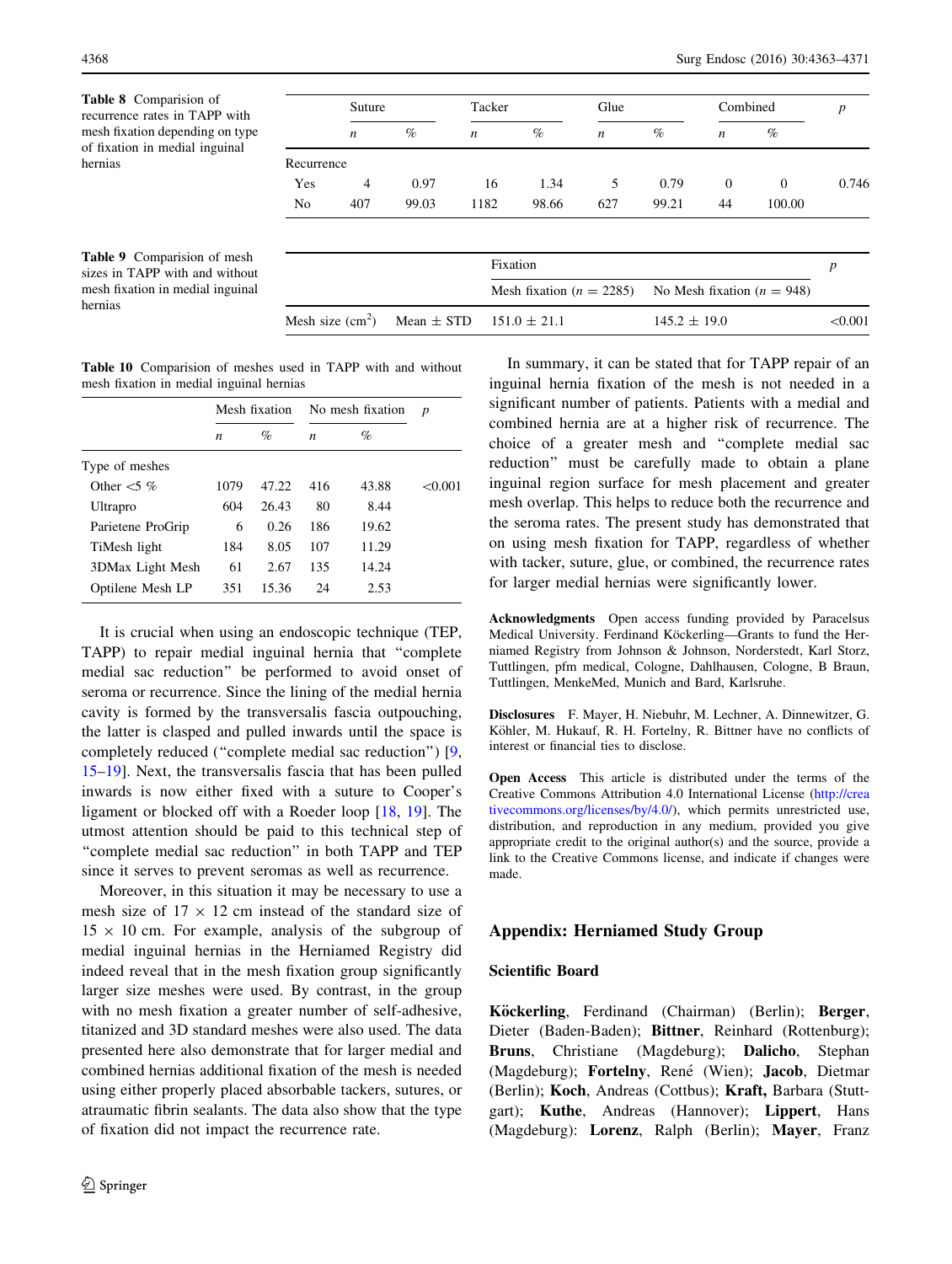(Salzburg); Moesta, Kurt Thomas (Hannover); Niebuhr, Henning (Hamburg); Peiper, Christian (Hamm); Pross, Matthias (Berlin); Reinpold, Wolfgang (Hamburg); Simon, Thomas (Sinsheim); Stechemesser, Bernd (Köln); Unger, Solveig (Chemnitz).

# **Participants**

Ahmetov, Azat (Saint-Petersburg); Alapatt, Terence Francis (Frankfurt/Main); Anders, Stefan (Berlin); Anderson, Jürina (Würzburg); Arndt, Anatoli (Elmshorn); Asperger, Walter (Halle); Avram, Iulian (Saarbrücken); Barkus; Jörg (Velbert); Becker, Matthias (Freital); Behrend, Matthias (Deggendorf); Beuleke, Andrea (Burgwedel); Berger, Dieter (Baden-Baden); Bittner, Reinhard (Rottenburg); Blaha, Pavel (Zwiesel); Blumberg, Claus (Lübeck); Böckmann, Ulrich (Papenburg); Böhle, Arnd Steffen (Bremen); Böttger, Thomas Carsten (Fürth); Bolle, Ludger (Berlin); Borchert, Erika (Grevenbroich); Born, Henry (Leipzig); Brabender, Jan (Köln); Brauckmann, Markus (Rüdesheim am Rhein); Breitenbuch von, Philipp (Radebeul); Brüggemann, Armin (Kassel); Brütting, Alfred (Erlangen); Budzier, Eckhard (Meldorf); Burchett, Bert (Waren); Burghardt, Jens (Rüdersdorf); Carus, Thomas (Bremen); Cejnar, Stephan-Alexander (München); Chirikov, Ruslan (Dorsten); Comman, Andreas (Bogen); Crescenti, Fabio (Verden/Aller); Dapunt, Emanuela (Bruneck); Decker, Georg (Berlin); Demmel, Michael (Arnsberg); Descloux, Alexandre (Baden); Deusch, Klaus-Peter (Wiesbaden); Dick, Marcus (Neumünster); Dieterich, Klaus (Ditzingen); Dietz, Harald (Landshut); Dittmann, Michael (Northeim); Dornbusch, Jan (Herzberg/Elster); Drummer, Bernhard (Forchheim); Eckermann, Oliver (Luckenwalde); Eckhoff, Jörn/Hamburg); Elger, Karlheinz (Germersheim); Engelhardt, Thomas (Erfurt); Erichsen, Axel (Friedrichshafen); Eucker, Dietmar (Bruderholz); Fackeldey, Volker (Kitzingen); Farke, Stefan (Delmenhorst); Faust, Hendrik (Emden); Federmann, Georg (Seehausen); Feichter, Albert (Wien); Fiedler, Michael (Eisenberg); Fischer, Ines (Wiener Neustadt); Fortelny, René H. (Wien); Franczak, Andreas (Wien); Franke, Claus (Düsseldorf); Frankenberg von, Moritz (Salem); Frehner, Wolfgang (Ottobeuren); Friedhoff, Klaus (Andernach); Friedrich, Jürgen (Essen); Frings, Wolfram (Bonn); Fritsche, Ralf (Darmstadt); Frommhold, Klaus (Coesfeld); Frunder, Albrecht (Tübingen); Fuhrer, Günther (Reutlingen); Gassler, Harald (Villach); Gawad, Karim A. Frankfurt/Main); Gerdes, Martin (Ostercappeln); Germanov, German (Halberstadt; Gilg, Kai-Uwe (Hartmannsdorf); Glaubitz, Martin (Neumünster); Glutig, Holger (Meissen); Gmeiner, Dietmar (Bad Dürrnberg); Göring, Herbert (München); Grebe, Werner (Rheda-Wiedenbrück); Grothe, Dirk (Melle); Gürtler, Thomas (Zürich); Hache, Helmer (Löbau); Hämmerle, Alexander (Bad Pyrmont); Haffner, Eugen (Hamm); Hain, Hans-Jürgen (Gross-Umstadt); Hammans, Sebastian (Lingen); Hampe, Carsten (Garbsen); Harrer, Petra (Starnberg); Heinzmann, Bernd (Magdeburg); Heise, Joachim Wilfried (Stolberg); Heitland, Tim (München); Helbling, Christian (Rapperswil); Hempen, Hans-Günther (Cloppenburg); **Henneking**, Klaus-Wilhelm (Bayreuth); Hennes, Norbert (Duisburg); Hermes, Wolfgang (Weyhe); Herrgesell, Holger (Berlin); Herzing, Holger Höchstadt); Hessler, Christian (Bingen); Hildebrand, Christiaan (Langenfeld); Höferlin, Andreas (Mainz); Hoffmann, Henry (Basel); Hoffmann, Michael (Kassel); Hofmann, Eva M. (Frankfurt/Main); Hopfer, Frank (Eggenfelden); Hornung, Frederic (Wolfratshausen); Hügel, Omar (Hannover); Hüttemann, Martin (Oberhausen); Huhn, Ulla (Berlin); Hunkeler, Rolf (Zürich); Imdahl, Andreas (Heidenheim); Jacob, Dietmar (Berlin); Jenert, Burghard (Lichtenstein); Jugenheimer, Michael (Herrenberg); Junger, Marc (München); Kaaden, Stephan (Neustadt am Rübenberge); Käs, Stephan (Weiden); Kahraman, Orhan (Hamburg); Kaiser, Christian (Westerstede); Kaiser, Stefan (Kleinmachnow); Kapischke, Matthias (Hamburg); Karch, Matthias (Eichstätt); Kasparek, Michael S. (München); Keck, Heinrich (Wolfenbüttel); Keller, Hans W. (Bonn); Kienzle, Ulrich (Karlsruhe); Kipfmüller, Brigitte (Köthen); Kirsch, Ulrike (Oranienburg); Klammer, Frank (Ahlen); Klatt, Richard (Hagen); Kleemann, Nils (Perleberg); Klein, Karl-Hermann (Burbach); Kleist, Sven (Berlin); Klobusicky, Pavol (Bad Kissingen); Kneifel, Thomas (Datteln); Knoop, Michael (Frankfurt/Oder); Knotter, Bianca (Mannheim); Koch, Andreas (Cottbus); Köckerling, Ferdinand (Berlin); Köhler, Gernot (Linz); König, Oliver (Buchholz); Kornblum, Hans (Tübingen); Krämer, Dirk (Bad Zwischenahn); Kraft, Barbara (Stuttgart); Kreissl, Peter (Ebersberg); Krones, Carsten Johannes (Aachen); Kruse, Christinan (Aschaffenburg); Kube, Rainer (Cottbus); Kühlberg, Thomas (Berlin); Kuhn, Roger (Gifhorn); Kusch, Eduard (Gütersloh); Kuthe, Andreas (Hannover); Ladberg, Ralf (Bremen); Ladra, Jürgen (Düren); Lahr-Eigen, Rolf (Potsdam); Lainka, Martin (Wattenscheid); Lammers, Bernhard J. (Neuss); Lancee, Steffen (Alsfeld); Lange, Claas (Berlin); Laps, Rainer (Ehringshausen); Larusson, Hannes Jon (Pinneberg); Lauschke, Holger (Duisburg); Leher, Markus (Schärding); Leidl, Stefan (Waidhofen/Ybbs); Lenz, Stefan (Berlin); Lesch, Alexander (Kamp-Lintfort); Liedke, Marc Olaf (Heide); Lienert, Mark (Duisburg); Limberger, Andreas (Schrobenhausen); Limmer, Stefan (Würzburg); Locher, Martin (Kiel); Loghmanieh, Siawasch (Viersen); Lorenz, Ralph (Berlin); Mallmann, Bernhard (Krefeld); Manger, Regina (Schwabmünchen); Maurer, Stephan (Münster); Mayer, Franz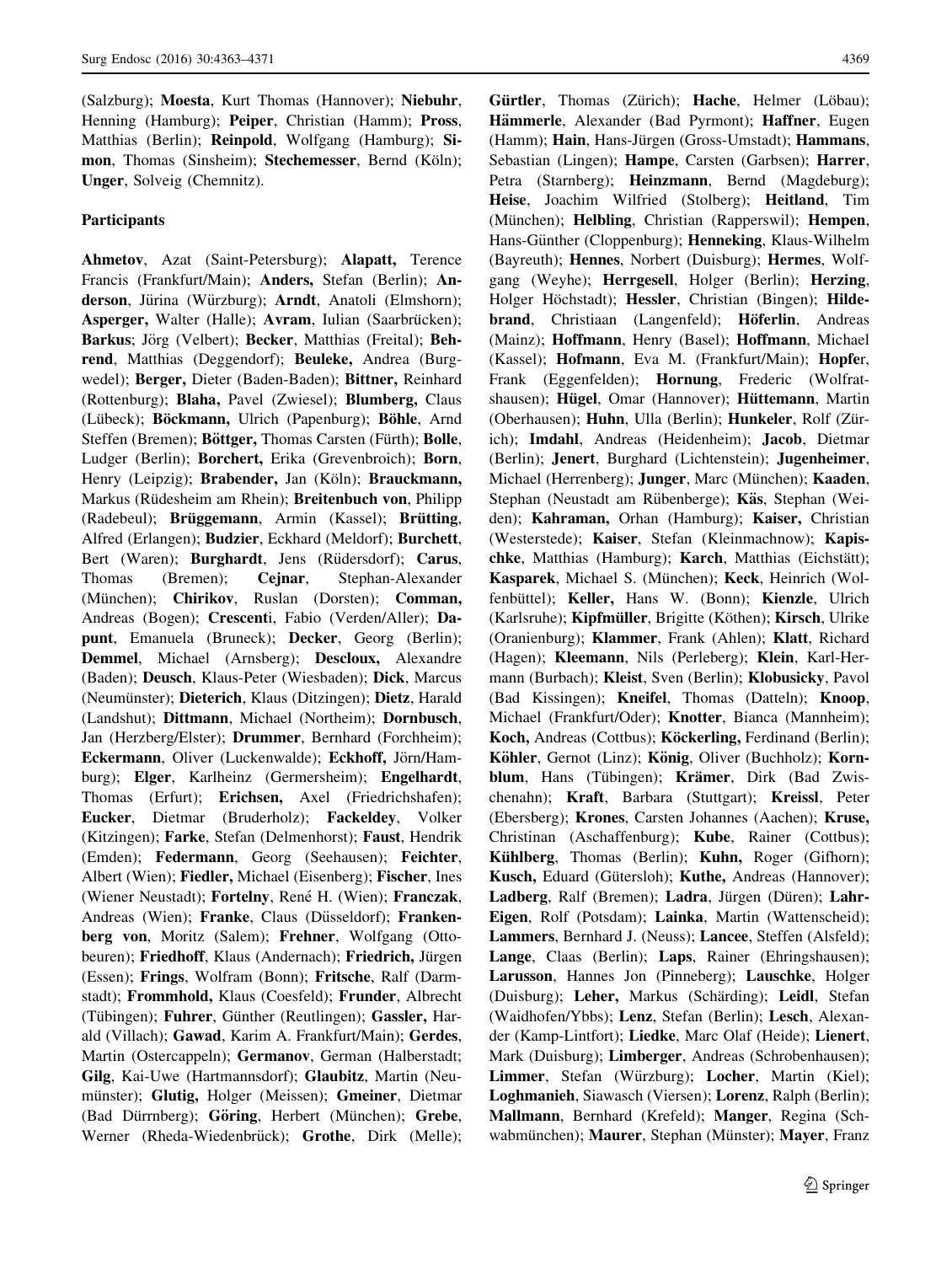<span id="page-7-0"></span>(Salzburg); Mellert, Joachim (Höxter); Menzel, Ingo (Weimar); Meurer, Kirsten (Bochum); Meyer, Moritz (Ahaus); Mirow, Lutz (Kirchberg); Mittenzwey, Hans-Joachim (Berlin); Mörder-Köttgen, Anja (Freiburg); Moesta, Kurt Thomas (Hannover); Moldenhauer, Ingolf (Braunschweig); Morkramer, Rolf (Xanten); Mosa, Tawfik (Merseburg); Müller, Hannes (Schlanders); Münzberg, Gregor (Berlin); Mussack, Thomas (St. Gallen); Neumann, Jürgen (Haan); Neumeuer, Kai (Paderborn); Niebuhr, Henning (Hamburg); Nix, Carsten (Walsrode); Nölling, Anke (Burbach); Nostitz, Friedrich Zoltán (Mühlhausen); Obermaier, Straubing); Öz-Schmidt, Meryem (Hanau); Oldorf, Peter (Usingen); Olivieri, Manuel (Pforzheim); Pawelzik, Marek (Hamburg); Peiper, Christian (Hamm); Peitgen, Klaus (Bottrop); Pertl, Alexander (Spittal/Drau); Philipp, Mark (Rostock); Pickart, Lutz (Bad Langensalza); Pizzera, Christian (Graz); Pöllath, Martin (Sulzbach-Rosenberg); Possin, Ulrich (Laatzen); Prenzel, Klaus (Bad Neuenahr-Ahrweiler); Pröve, Florian (Goslar); Pronnet, Thomas (Fürstenfeldbruck); Pross, Matthias (Berlin); Puff, Johannes (Dinkelsbühl); Rabl, Anton (Passau); Rapp, Martin (Neunkirchen); Reck, Thomas (Püttlingen); Reinpold, Wolfgang (Hamburg); Reuter, Christoph (Quakenbrück); Richter, Jörg (Winnenden); Riemann, Kerstin (Alzenau-Wasserlos); Rodehorst, Anette (Otterndorf); Roehr, Thomas (Rödental); Roncossek, Bremerhaven); Roth Hartmut (Nürnberg); Sardoschau, Nihad (Saarbrücken); Sauer, Gottfried (Rüsselsheim); Sauer, Jörg (Arnsberg); Seekamp, Axel (Freiburg); Seelig, Matthias (Bad Soden); Seidel, Hanka (Eschweiler); Seiler, Christoph Michael (Warendorf); Seltmann, Cornelia (Hachenburg); Senkal, Metin (Witten); Shamiyeh, Andreas (Linz); Shang, Edward (München); Siemssen, Björn (Berlin); Sievers, Dörte (Hamburg); Silbernik, Daniel (Bonn); Simon, Thomas (Sinsheim); Sinn, Daniel (Olpe); Sinning, Frank (Nürnberg); Smaxwil, Constatin Aurel (Stuttgart); Schabel, Volker (Kirchheim/Teck); Schadd, Peter (Euskirchen); Schassen von, Christian (Hamburg); Schattenhofer, Thomas (Vilshofen); Scheidbach, Hubert (Neustadt/Saale); Schelp, Lothar (Wuppertal); Scherf, Alexander (Pforzheim); Scheyer, Mathias (Bludenz); Schimmelpenning, Hendrik (Neustadt in Holstein); Schinkel, Svenja (Kempten); Schmid, Michael (Gera); Schmid, Thomas (Innsbruck); Schmidt, Rainer (Paderborn); Schmidt, Sven-Christian (Berlin); Schmidt, Ulf (Mechernich); Schmitz, Heiner (Jena); Schmitz, Ronald (Altenburg); Schöche, Jan (Borna); Schoenen, Detlef (Schwandorf); Schrittwieser, Rudolf/Bruck an der Mur); Schroll, Andreas (München); Schultz, Christian (Bremen-Lesum); Schultz, Harald (Landstuhl); Schulze, Frank P. Mülheim an der Ruhr); Schumacher, Franz-Josef (Oberhausen); Schwab, Robert (Koblenz); Schwandner, Thilo (Lich); Schwarz, Jochen Günter (Rottenburg); Schvmatzek, Ulrich (Radevormwald); Spangenberger, Wolfgang (Bergisch-Gladbach); Sperling, Peter (Montabaur); Staade, Katja (Düsseldorf); Staib, Ludger (Esslingen); Stamm, Ingrid (Heppenheim); Stark, Wolfgang (Roth); Stechemesser, Bernd (Köln); Steinhilper, Uz (München); Stengl, Wolfgang (Nürnberg); Stern, Oliver (Hamburg); Stöltzing, Oliver (Meißen); Stolte, Thomas (Mannheim); Stopinski, Jürgen (Schwalmstadt); Stubbe, Hendrik (Güstrow/); Stülzebach, Carsten (Friedrichroda); Tepel, Jürgen (Osnabrück); Terzić, Alexander (Wildeshausen); Teske, Ulrich (Essen); Thews, Andreas (Schönebeck); Tichomirow, Alexej (Brühl); Tillenburg, Wolfgang (Marktheidenfeld); Timmermann, Wolfgang (Hagen); Tomov, Tsvetomir (Koblenz; Train, Stefan H. (Gronau); Trauzettel, Uwe (Plettenberg); Triechelt, Uwe (Langenhagen); Ulcar, Heimo (Schwarzach im Pongau); Unger, Solveig (Chemnitz); Verweel, Rainer (Hürth); Vogel, Ulrike (Berlin); Voigt, Rigo (Altenburg); Voit, Gerhard (Fürth); Volkers, Hans-Uwe (Norden); Vossough, Alexander (Neuss); Wallasch, Andreas (Menden); Wallner, Axel (Lüdinghausen); Warscher, Manfred (Lienz); Warwas, Markus (Bonn); Weber, Jörg (Köln); Weihrauch, Thomas (Ilmenau); Weiß, Johannes (Schwetzingen); Weißenbach, Peter (Neunkirchen); Werner, Uwe (Lübbecke-Rahden); Wessel, Ina (Duisburg); Weyhe, Dirk (Oldenburg); Wieber, Isabell (Köln); Wiesmann, Aloys (Rheine); Wiesner, Ingo (Halle); Withöft, Detlef (Neutraubling); Woehe, Fritz (Sanderhausen); Wolf, Claudio (Neuwied); Yaksan, Arif (Wermeskirchen); Yildirim, Selcuk (Berlin); Zarras, Konstantinos (Düsseldorf); Zeller, Johannes (Waldshut-Tiengen); Zhorzel, Sven (Agatharied); Zuz, Gerhard (Leipzig);

# References

- 1. Bittner R, Leibl BJ, Jöger C, Kraft B, Ulrich M, Schwarz J (2006) TAPP-Stuttgart technique and result of a large single center series. J Minim Access Surg 2(3):155–159
- 2. Bittner R, Gmähle E, Gmühle B, Schwarz J, Aasvang E, Kehlet H (2010) Lightweight mesh and noninvasive fixation: an effective concept for prevention of chronic pain with laparoscopic hernia repair (TAPP). Surg Endosc 24(12):2958–2964. doi[:10.1007/](http://dx.doi.org/10.1007/s00464-010-1140.9) [s00464-010-1140.9](http://dx.doi.org/10.1007/s00464-010-1140.9)
- 3. Fortelny RH, Petter-Puchner AH, May C, Jaksch W, Benesch T, Khakpour Z, Redl H, Glaser KS (2012) The impact of atraumatic fibrin sealant vs. staple mesh fixation in TAPP hernia repair on chronic pain and quality of life: results of a randomized controlled study. Surg Endosc 26(1):249–254. doi[:10.1007/s00464-](http://dx.doi.org/10.1007/s00464-011-1862-3) [011-1862-3](http://dx.doi.org/10.1007/s00464-011-1862-3)
- 4. Lau H (2005) Fibrin sealant versus mechanical stapling for mesh fixation during endoscopic extraperitoneal inguinal hernioplasty: a randomized prospective trial. Ann Surg 242:670–675
- 5. Olmi S, Scaini A, Erba L, Guaglio M, Groce E (2007) Quantification of pain in laparoscopic transabdominal preperitoneal